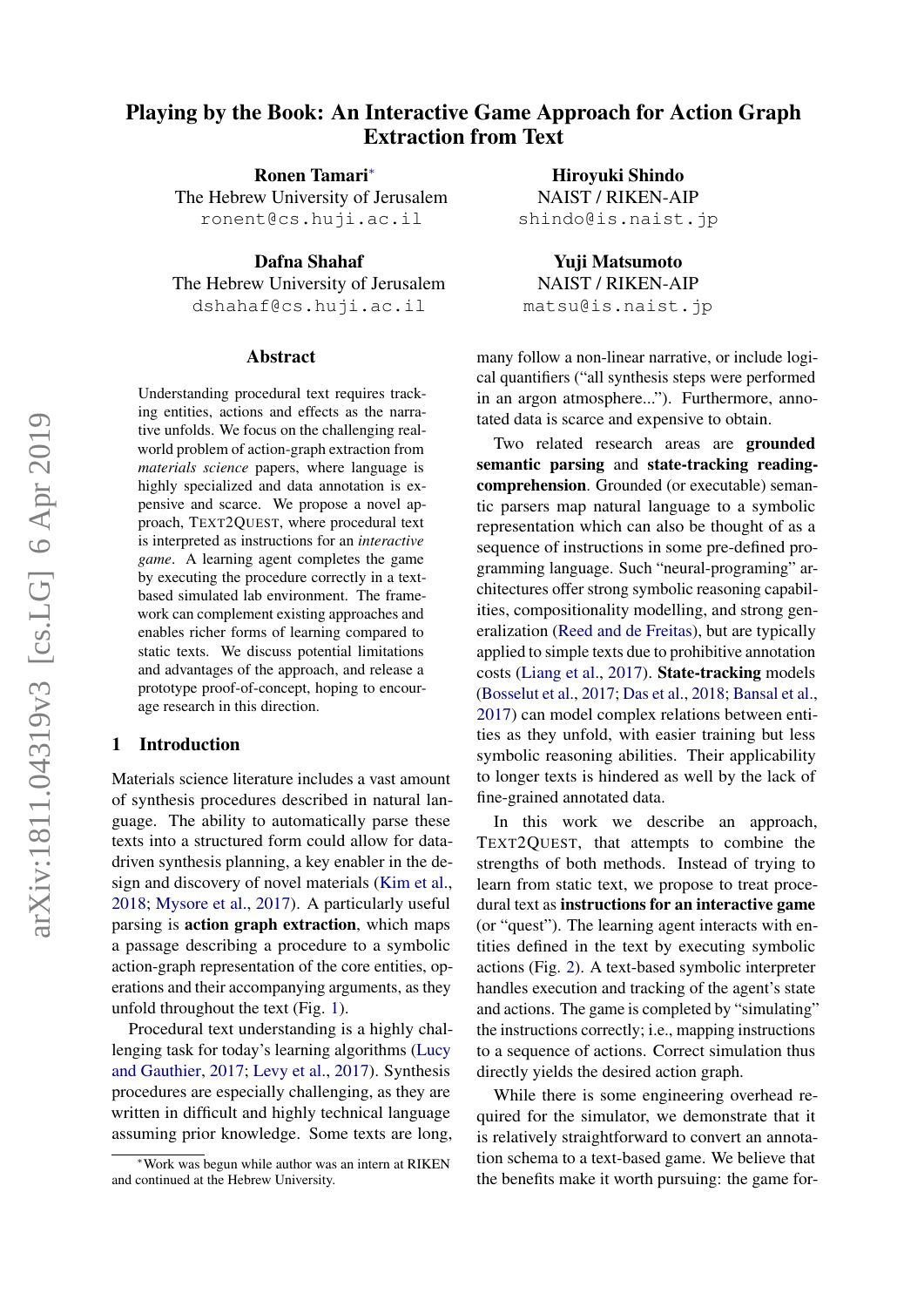<span id="page-1-0"></span>

Figure 1: Sample surface text (left) and possible corresponding action-graph (right) for typical partial material synthesis procedure. Operation numbers in parentheses are added for clarity. Nodes are entities, edges are relations linking them, equivalent to actions in the text-based game.

mat allows applying powerful neural programming methods, with a significantly richer training environment, including advances such as curriculum learning, common-sense and domain-specific constraints, and full state tracking. Such "friendly" environments that assist the learning agent have been shown to be valuable [\(Liang et al.,](#page-5-5) [2017\)](#page-5-5) and enable learning of patterns that are often hard to learn from surface annotations alone, such as implicit effects of operations (i.e., filtering a mixture splits it into two entities).

Interestingly, understanding by simulation aligns well with models of human cognition; mental simulation, the ability to construct and manipulate an internal world model, is a cornerstone of human intelligence involved in many unique behaviors, including language comprehension [\(Marblestone](#page-5-9) [et al.,](#page-5-9) [2016;](#page-5-9) [Hamrick,](#page-5-10) [2019\)](#page-5-10). In this work we take first steps towards this idea. Our contributions are:

- We propose a **novel formulation** of the problem of procedural text understanding as a textbased game, enabling the use of neural programming and text-based reinforcement learning (RL) methods.
- We present and release TEXTLABS<sup>[1](#page-1-2)</sup>, an instance of TEXT2QUEST designed for interaction with synthesis procedure texts. We focus on the material-science setting, but the approach is intended to be more generally applicable.
- We propose to address the problem of obtaining full-graph annotations at scale by coupling the simulator with controllable natural language generation (NLG) to generate synthetic data, also enabling curriculum learning.

<span id="page-1-1"></span>The starting materials are nickel and zinc. First, grind the materials. After that, mix, heat and compact them. You are in the Lab. Available operations are: a grind op. a heat\_op and a mix\_op. Available materials are: nickel and zinc. > input\_assign nickel to grind\_op Input assigned! > input assign zinc to grind op Input assigned! > run grind\_op Ground materials! > Examine grind\_op's output The grind\_op's output is a mixture. It contains nickel and zinc. It is powder.

Figure 2: Excerpt from an actual "material synthesis quest" generated by our system with example input/outputs.

While this work is preliminary in nature, neural programming and text-based reinforcement learning approaches are attracting significant and growing interest, and we expect advances in these areas to directly benefit future versions of the system.

#### 2 Related Work

Procedure understanding: Many recent works have focused on tracking entities and relations in long texts, such as cooking recipes and scientific processes [\(Bosselut et al.,](#page-5-6) [2017;](#page-5-6) [Das et al.,](#page-5-7) [2018\)](#page-5-7). However, these methods do not directly extract a full action graph. For action graph extraction, earlier works use sequence tagging methods [\(Mysore](#page-5-1) [et al.,](#page-5-1) [2017\)](#page-5-1). [Feng et al.](#page-5-11) [\(2018\)](#page-5-11) have applied deep-RL to the problem of extracting action sequences. but assume explicit procedural instruction texts. In [Johnson](#page-5-12) [\(2017\)](#page-5-12), a graph is constructed from simple generated stories, using state tracking at each time step as supervision.

Semantic parsing & Neural Programming: Research to-date has focused mainly on shorter

<span id="page-1-2"></span> $1$ Code and experiments available at [https://github.](https://github.com/ronentk/TextLabs) [com/ronentk/TextLabs](https://github.com/ronentk/TextLabs)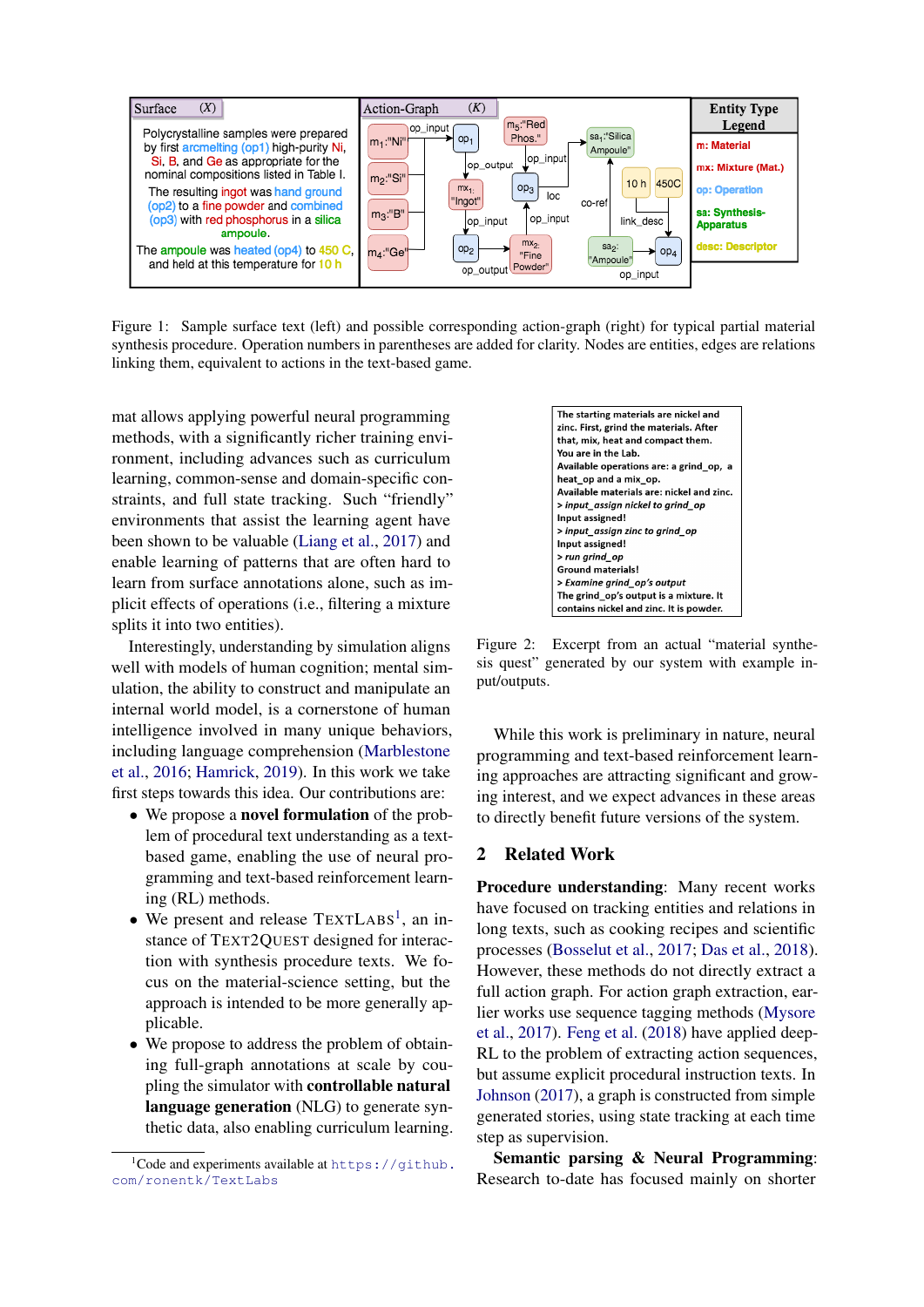and simpler texts which may require complex symbolic reasoning, such as mapping natural language to queries over knowledge graphs [\(Liang et al.,](#page-5-5) [2017\)](#page-5-5). In the case of narrative parsing, the text itself may be complex while the programs are relatively simple (creating and linking between entities present in the text). Recent work [\(Lu et al.,](#page-5-13) [2018\)](#page-5-13) frames narrative understanding as neuralprogramming, the learner converts a document into a structured form, using a predefined set of datastructures. This approach is similar to ours, though with simpler texts and without a simulated environment. In our approach, the learning architecture is decoupled from the symbolic interpreter environment, enabling greater architectural flexibility.

Text-RL: Text-based games are used to study language grounding and understanding and RL for combinatorical action spaces [\(Zahavy et al.,](#page-5-14) [2018;](#page-5-14) [Narasimhan,](#page-5-15) [2017\)](#page-5-15) but have not yet been applied to real world problems. TextWorld (Côté et al., [2018\)](#page-5-16) is a recently released reinforcement learning sandbox environment for creation of custom textbased games, upon which we base TEXTLABS.

## 3 Problem Formulation

Entities, Relations & Rules ( $\mathcal{E}, \mathcal{R}, \Lambda$ ): Assume two vocabularies defining types of *entities*  $\mathcal{E}$  =  ${e_1, ..., e_N}$  and *relations*  $\mathcal{R} = {r_1, ..., r_K}$ . A *fact* f is a grounded predicate of the form  $f =$  $r(h, t)$ ,  $h, t \in \mathcal{E}$ ,  $r \in \mathcal{R}$  (single or double argument predicate relations are allowed). We define the set of valid world-states S, where a state  $s \in S$ is a set of facts, and validity is decided by a worldmodel  $\Lambda$  defined using linear logic.  $\Lambda$  is comprised of production rules (or transition rules) over entities and relations governing which new facts can be produced from a given state. Following the schema used in the Synthesis Project<sup>[2](#page-2-0)</sup> (see for example [MSP\)](#page-5-17), entity types include materials, operations, and relevant descriptors (like operation conditions, etc.). Relations link between entities (like *input(material,operation)* or denote single predicate relations (entity properties such as *solid(material)*). We currently use a simplified version of the schema to ease the learning problem. See appendix [A.1](#page-6-0) for a mapping of relations and entities. Production rules correspond to the actions available to the learner, in our domain these include for example *link-descriptor(descriptor,entity)*, *inputassign(material, operation)*. While not currently

included, actions such as co-reference linking and generation of entities can also be incorporated.

Action-Graph  $(K)$ : An action sequence is defined to be a sequence of valid actions (or production rules) rooted at some initial state  $s_0$ :  $K =$  $(s_0, \lambda_0, \lambda_1, ..., \lambda_n)$  (applying  $\lambda_i$  to  $s_i$  results in  $s_{i+1}$ , intermediate states are left out for brevity). Note that actions may apply to implicit entities not present in the surface text (for example, the result of an operation). Construction of an action graph corresponding to  $K$  is straightforward (entities as nodes, actions connecting them as edges), and henceforth we use  $K$  to denote either the sequence or the graph. Note that there can be multiple possible action sequences resulting in the same action graph, equivalent w.r.t the topological ordering of operations induced by their dependencies.

**Surface**  $(X)$ : A *surface* is simply a text in natural language describing a process.

Learning Task: Our objective is to learn a mapping  $\Psi: X \to K$ . As this mapping may be highly complex, we convert the problem to a structured prediction setting. As an intermediate step we map an input  $X$  to an enriched text-based-game  $G$ representation (details below), where the solution of  $G$  is the required action graph  $K$ . The game is modelled as a partially observable Markov Decision Process (POMDP)  $G = (S, A, T, \Omega, O, R, \gamma)$ .

We refer the reader to Côté et al.  $(2018)$  for a detailed exposition, and focus here on mapping the game-setting to our approach: S are states, A are actions, T are conditional state transition probabilities, where all are constant per domain and defined by  $\mathcal{E}, \mathcal{R}, \Lambda$ .  $\Omega$  are observations, and  $O$  are conditional observations probabilities.  $R$ :  $S \times A \rightarrow \mathbb{R}$  is the reward function,  $\gamma \in [0, 1]$  is the discount factor. As  $\gamma$ ,  $\Omega$ ,  $\Omega$  are also preset (with actual observations dependent on agent actions), mapping a surface  $X$  to game  $G$  boils down to providing a list of entities for initializing  $s_0$ . For training and evaluation, a reward function must also be provided (not necessary for applying a trained model on un-annotated text "in the wild").

If a fully annotated action graph is available (whether synthetic or real), this mapping is simple: the initial game state  $s_0$  is a room where the agent is placed alongside all entities. Each edge corresponds to an action in the game. Given an action sequence  $K$ , a reward function  $R$  can be automatically computed, giving intermediate rewards and penalizing wrong actions. A quest in TextWorld can be defined via a final goal state, thus allowing

<span id="page-2-0"></span><sup>2</sup><https://www.synthesisproject.org/>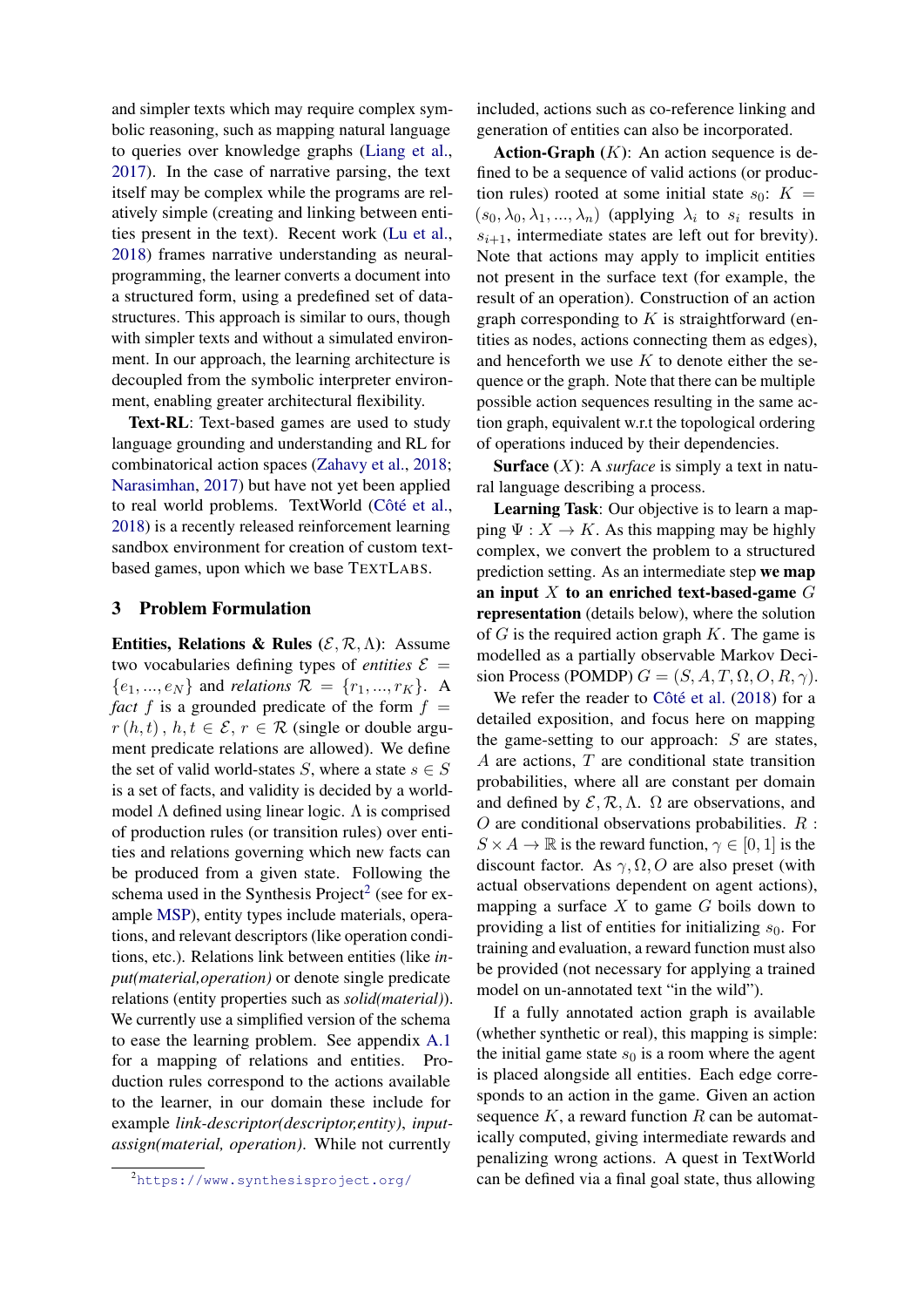<span id="page-3-0"></span>

Figure 3: Proposed solution architecture of TEXT2QUEST. (i) Flow for training agent on games from real annotated data. (ii) Flow for training agent on synthetic games. (iii) Extracting action graph from un-annotated real data.

multiple possible winning action sequences. See appendices [A.2,](#page-6-1) [A.3](#page-6-2) for examples.

For data "in the wild", entities can be identified using named entity recognition (NER) as preprocessing. Future directions include end-to-end learning to reduce cascading initialization errors.

By default, the TextWorld environment is partially observable. The agent observes the surface X at time  $t = 0$  and other textual descriptions upon executing an "examine" action. Unlike classic text-based games where partial observability is part of the challenge, in our case we can adopt the "friendly-environment" perspective and assist the learner with information such as state-tracking or action pruning [\(Liang et al.,](#page-5-5) [2017;](#page-5-5) [Johnson,](#page-5-12) [2017\)](#page-5-12).

#### 4 Proposed Solution Architecture

Our system consists of 6 core modules (Fig. [3\)](#page-3-0): a Knowledge Base defines entity, relation and action vocabularies. This is used by the Surface Generator and Quest Generator modules to generate pairs  $(X, K)$  of synthetic surfaces and their corresponding action graphs for training. For un-annotated text, a pre-trained domain specific NER tagger<sup>[3](#page-3-1)</sup> is used to extract an initial game state  $s_0$  by identifying the mentioned entities. A learning agent extracts K from a generated game.

The TEXT2QUEST architecture supports three central modes of operation: (i) Enrich existing real world annotated pairs  $(X, K)$  by converting them

to game instances for training the game-solving agent. (ii) Produce synthetic training pairs  $(X, \tilde{K})$ . (iii) Convert un-annotated texts to game instances for action graph extraction "in the wild".

The current version of TEXTLABS supports mode (ii). We implemented simple prototypes of the domain-specific Knowledge Base, plus Quest and Surface Generators. See Sec. [A.1](#page-6-0) for details about converting the entity and relation annotation schema into TextWorld. TextWorld is easily extensible and can support a variety of interaction semantics. Aside from adding a domain specific entity type-tree and actions, most of the underlying logic engine and interface is handled automatically. For the game environment, we use Inform7, a programming language and interpreter for text-based games. For quest generation, we currently use simple forward chaining and heuristic search strategies to create plausible quests (for example, all start materials must be incorporated into the synthesis route). Combining these with a simple rule-based Surface Generator already allows for creating simple synthetic training game instances (Fig. [2\)](#page-1-1).

## <span id="page-3-2"></span>5 Preliminary Evaluation

As a very preliminary sanity check for the TEXT-LABS environment, we train a simple text-based RL agent on synthetic games in increasingly difficult environments. Difficulty is measured by maximum quest length, and the number of entities in the target action graph. See Sec. [A.2](#page-6-1) for representative examples. We use the basic LSTM-DQN agent of [Narasimhan](#page-5-15) [\(2017\)](#page-5-15) adapted to the TEXTLABS setting. The action space is  $A = \{W_v \times W_{o_1} \times W_{o_2}\}\,$ , where  $W_v$  consists of 8 action-verbs corresponding to the entity relations tracked and additional native TextWorld actions like *take* (see Sec. [A.1](#page-6-0) for details).  $W_{o_1}, W_{o_2}$  are (identical) sets of potential arguments corresponding to the active entities which can be interacted with in the game (single and double argument actions allowed). As this basic agent is not conditioned on previous actions, we further concatenate the last four commands taken to the current observation. For the same reason, we also append the full quest instructions at every timestep's observation. All illegal actions are pruned at each state to reduce search space size.

We train the agent on 100 games per level and test on 10 games. Evaluation is measured by avg. normalized reward per game:  $\frac{1}{|K|} \sum_{t=1}^{T} r_i$ , where  $K$  is the true action sequence,  $T$  is the episode

<span id="page-3-1"></span><sup>&</sup>lt;sup>3</sup>For the materials synthesis domain we use the tagger available at [https://github.com/olivettigroup/](https://github.com/olivettigroup/materials-synthesis-generative-models) [materials-synthesis-generative-models](https://github.com/olivettigroup/materials-synthesis-generative-models)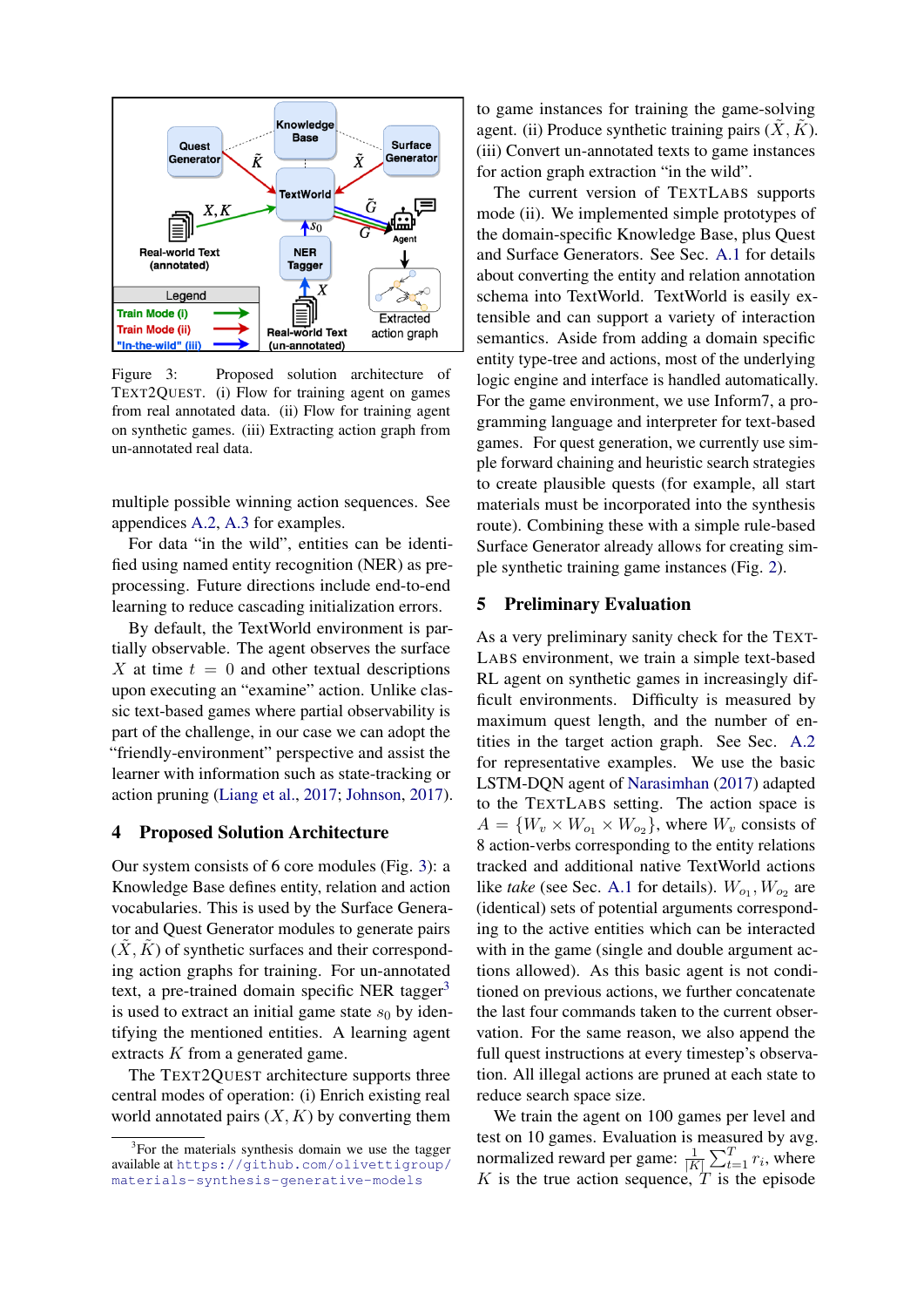<span id="page-4-0"></span>

Figure 4: Preliminary evaluation results for a basic LSTM-DQN text-RL agent on synthetic quests. Dotted line shows average generated quest lengths.

length (set to 50) and  $r_i = 1$  for each action in K and −1 for otherwise (and 0 for neutral actions like *examine*). A normalized score of 1 means the agent performed the required actions exactly.

As can be seen in Fig. [4,](#page-4-0) the agent learns to successfully perform the required actions only for the easiest levels. Examining longer games the agent did not complete, we note that the lack of conditioning on previous states is a serious limitation. Equipping agents with better sequence encoding (e.g., attention), recurrent memory, and utilizing state information is expected to significantly improve performance. Furthermore, due to technical limitations of the current implementation, some actions cannot be reversed. This adds to the difficulty of the task, and will be addressed in future versions. Finally, learning good initial policies for semantic parsers is known to be a hard problem with RL alone, and related approaches commonly use hybrid RL/supervised training methods [\(Liang](#page-5-5) [et al.,](#page-5-5) [2017;](#page-5-5) [Jiang et al.,](#page-5-18) [2012\)](#page-5-18).

#### 6 Discussion

Our approach faces tough challenges. However, we are encouraged by the significant recent advances towards these challenges in related areas, and plan to leverage this progress for our framework.

Programming semantics and rewards for instruction-following agents is known to be notoriously difficult [\(Winograd,](#page-5-19) [1972\)](#page-5-19) as language and environments grow increasingly complex. Research on learned instruction-conditional reward models [\(Bahdanau et al.,](#page-5-20) [2018\)](#page-5-20) is a promising approach towards reducing the amount of "environment engineering" required.

Another critical open question in our framework is whether the surface generator will be able to generate surfaces representative enough to allow for generalization to real examples. Current NLG systems are increasingly capable of structured text generation [\(Marcheggiani and Perez-Beltrachini,](#page-5-21) [2018\)](#page-5-21), and though they produce relatively short surfaces, we believe that coupling them with the generated action graphs is a promising approach to scaling up to longer sequences while maintaining coherence. Such systems can use sentence-level semantic parses as training data, meaning they can leverage existing weakly-supervised shallow parsing techniques. Encouraging for our modelling paradigm, recent work [\(Peng et al.,](#page-5-22) [2018\)](#page-5-22) extending the Dyna-Q (DQ) framework [\(Sutton,](#page-5-23) [1990\)](#page-5-23) demonstrates a real-world application of structured NLG with a simulated RL training environment.

Given sufficient text generation capabilities, one may question the added utility of the game environment (as opposed to learning a direct mapping  $X \to K$ ). Recent research suggests that for stronger generalization, data alone may not be enough, and symbolic reasoning capabilities are necessary [\(Khashabi et al.,](#page-5-24) [2018;](#page-5-24) [Yi et al.,](#page-5-25) [2018\)](#page-5-25). Given the compositional complexity and difficulty of the language involved, we believe they will prove necessary in our setting as well.

## 7 Conclusions

There is a growing need for combining neurosymbolic reasoning with advanced language representation methods. In the case of procedural text understanding, key obstacles are suitable training environments, as well as the lack of fully annotated action graphs. Motivated by this, we proposed TEXT2QUEST, an approach intended to enhance learning by turning raw text inputs into a structured *text-based game* environment, as well as augmenting data with synthetic fully annotated action graphs. To encourage further research in this direction, we publicly release TEXTLABS, an instance of TEXT2QUEST for the materials synthesis task. We implemented prototype modules for basic game generation and solving. Future work will focus on designing learning agents to solve the games, as well as improving text generation capabilities. We hope that the proposed approach will lead to developing useful systems for action graph extraction as well as other language understanding tasks.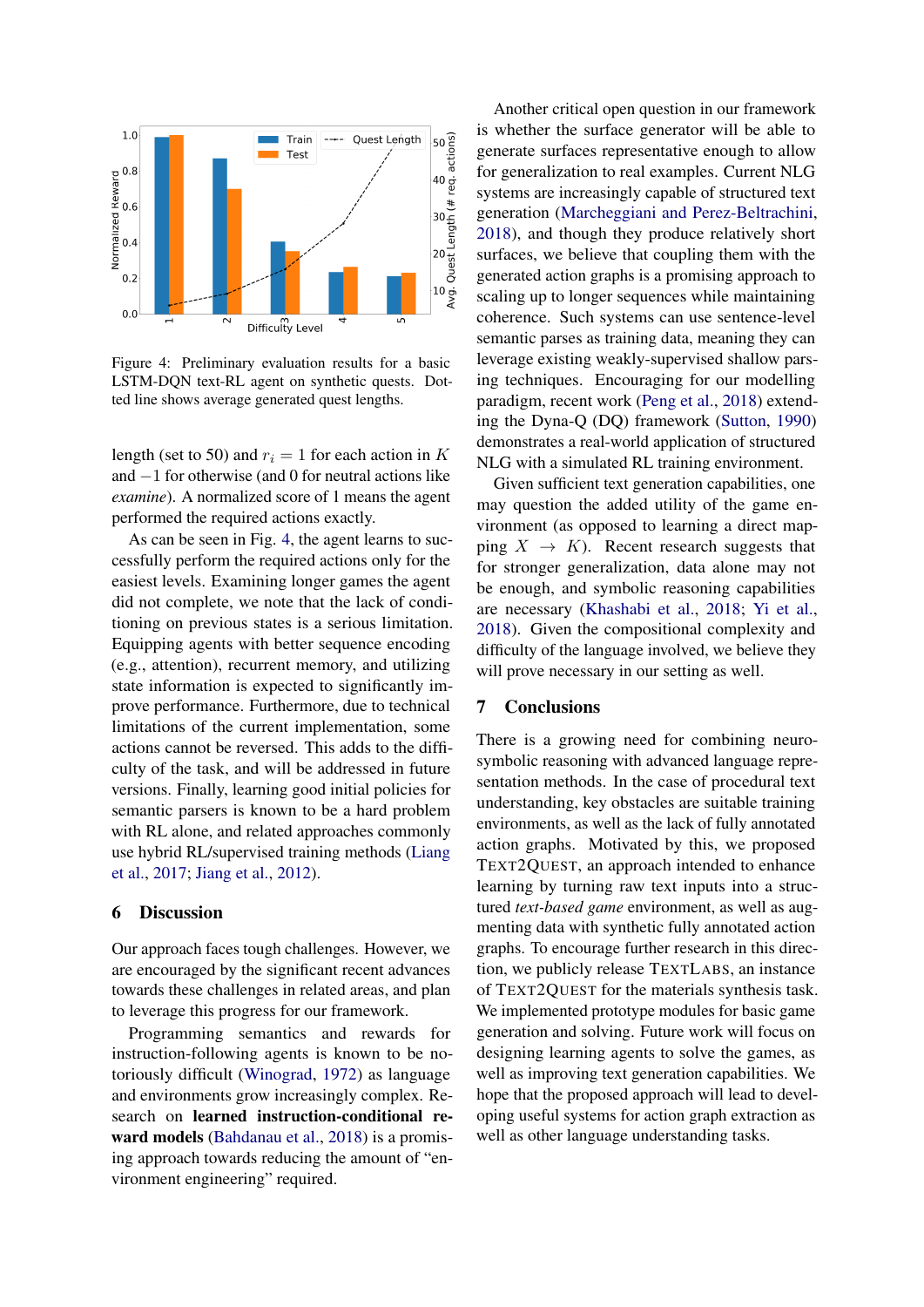#### References

<span id="page-5-17"></span>The materials science procedural text corpus. [https://github.com/olivettigroup/](https://github.com/olivettigroup/annotated-materials-syntheses) [annotated-materials-syntheses](https://github.com/olivettigroup/annotated-materials-syntheses). Accessed: 5/4/2019.

- <span id="page-5-20"></span>Dzmitry Bahdanau, Felix Hill, Jan Leike, Edward Hughes, Pushmeet Kohli, and Edward Grefenstette. 2018. [Learning to follow language instruc](http://arxiv.org/abs/1806.01946)[tions with adversarial reward induction.](http://arxiv.org/abs/1806.01946) *CoRR*, abs/1806.01946.
- <span id="page-5-8"></span>Trapit Bansal, Arvind Neelakantan, and Andrew Mc-Callum. 2017. [Relnet: End-to-end modeling of enti](http://arxiv.org/abs/1706.07179)[ties & relations.](http://arxiv.org/abs/1706.07179) *CoRR*, abs/1706.07179.
- <span id="page-5-6"></span>Antoine Bosselut, Omer Levy, Ari Holtzman, Corin Ennis, Dieter Fox, and Yejin Choi. 2017. [Simulat](http://arxiv.org/abs/1711.05313)[ing action dynamics with neural process networks.](http://arxiv.org/abs/1711.05313) *CoRR*, abs/1711.05313.
- <span id="page-5-16"></span>Marc-Alexandre Côté, Ákos Kádár, Xingdi Yuan, Ben Kybartas, Tavian Barnes, Emery Fine, James Moore, Matthew Hausknecht, Layla El Asri, Mahmoud Adada, Wendy Tay, and Adam Trischler. 2018. Textworld: A learning environment for text-based games. *CoRR*, abs/1806.11532.
- <span id="page-5-7"></span>Rajarshi Das, Tsendsuren Munkhdalai, Xingdi Yuan, Adam Trischler, and Andrew McCallum. 2018. [Building dynamic knowledge graphs from text](http://arxiv.org/abs/1810.05682) [using machine reading comprehension.](http://arxiv.org/abs/1810.05682) *CoRR*, abs/1810.05682.
- <span id="page-5-11"></span>Wenfeng Feng, Hankz Hankui Zhuo, and Subbarao Kambhampati. 2018. [Extracting action sequences](http://arxiv.org/abs/1803.02632) [from texts based on deep reinforcement learning.](http://arxiv.org/abs/1803.02632) *CoRR*, abs/1803.02632.
- <span id="page-5-10"></span>Jessica B Hamrick. 2019. Analogues of mental simulation and imagination in deep learning. *Current Opinion in Behavioral Sciences*.
- <span id="page-5-18"></span>Jiarong Jiang, Adam R. Teichert, Hal Daumé, and Jason Eisner. 2012. Learned prioritization for trading off accuracy and speed. In *NIPS*.
- <span id="page-5-12"></span>Daniel D. Johnson. 2017. Learning graphical state transitions. In *ICLR 2017*.
- <span id="page-5-24"></span>Daniel Khashabi, Tushar Khot, Ashutosh Sabharwal, and Dan Roth. 2018. Question answering as global reasoning over semantic abstractions. In *AAAI*.
- <span id="page-5-0"></span>Edward Kim, Zach Jensen, Alexander van Grootel, Kevin Huang, Matthew Staib, Sheshera Mysore, Haw-Shiuan Chang, Emma Strubell, Andrew Mc-Callum, Stefanie Jegelka, et al. 2018. Inorganic materials synthesis planning with literature-trained neural networks. *arXiv preprint arXiv:1901.00032*.
- <span id="page-5-3"></span>Omer Levy, Minjoon Seo, Eunsol Choi, and Luke Zettlemoyer. 2017. [Zero-shot relation extraction via](http://arxiv.org/abs/1706.04115) [reading comprehension.](http://arxiv.org/abs/1706.04115) *CoRR*, abs/1706.04115.
- <span id="page-5-5"></span>Chen Liang, Jonathan Berant, Quoc Le, Kenneth D. Forbus, and Ni Lao. 2017. [Neural symbolic ma](https://doi.org/10.18653/v1/P17-1003)[chines: Learning semantic parsers on freebase with](https://doi.org/10.18653/v1/P17-1003) [weak supervision.](https://doi.org/10.18653/v1/P17-1003) pages 23–33.
- <span id="page-5-13"></span>Zhengdong Lu, Haotian Cui, Xianggen Liu, Yukun Yan, and Daqi Zheng. 2018. [Object-oriented neu](http://arxiv.org/abs/1709.08853)[ral programming \(oonp\) for document understand](http://arxiv.org/abs/1709.08853)[ing.](http://arxiv.org/abs/1709.08853) In *ACL*.
- <span id="page-5-2"></span>Li Lucy and Jon Gauthier. 2017. [Are distributional](http://arxiv.org/abs/1705.11168) [representations ready for the real world? evaluat](http://arxiv.org/abs/1705.11168)[ing word vectors for grounded perceptual meaning.](http://arxiv.org/abs/1705.11168) *CoRR*, abs/1705.11168.
- <span id="page-5-9"></span>Adam H. Marblestone, Gregory Wayne, and Konrad P. Körding. 2016. Toward an integration of deep learning and neuroscience. In *Front. Comput. Neurosci.*
- <span id="page-5-21"></span>Diego Marcheggiani and Laura Perez-Beltrachini. 2018. [Deep graph convolutional encoders for](http://arxiv.org/abs/1810.09995) [structured data to text generation.](http://arxiv.org/abs/1810.09995) *CoRR*, abs/1810.09995.
- <span id="page-5-1"></span>Sheshera Mysore, Edward Kim, Emma Strubell, Ao Liu, Haw-Shiuan Chang, Srikrishna Kompella, Kevin Huang, Andrew McCallum, and Elsa Olivetti. 2017. [Automatically extracting action graphs from](http://arxiv.org/abs/1711.06872) [materials science synthesis procedures.](http://arxiv.org/abs/1711.06872) *CoRR*, abs/1711.06872.
- <span id="page-5-15"></span>Karthik Narasimhan. 2017. *Grounding natural language with autonomous interaction*. Ph.D. thesis, Massachusetts Institute of Technology, Cambridge, USA.
- <span id="page-5-22"></span>Baolin Peng, Xiujun Li, Jianfeng Gao, Jingjing Liu, Kam-Fai Wong, and Shang-Yu Su. 2018. [Deep](http://arxiv.org/abs/1801.06176) [Dyna-Q: Integrating Planning for Task-Completion](http://arxiv.org/abs/1801.06176) [Dialogue Policy Learning.](http://arxiv.org/abs/1801.06176)
- <span id="page-5-4"></span>Scott Reed and Nando de Freitas. [Neural Programmer-](http://arxiv.org/abs/1511.06279)[Interpreters.](http://arxiv.org/abs/1511.06279) pages 1–13.
- <span id="page-5-23"></span>Richard S. Sutton. 1990. Integrated Architectures for Learning, Planning, and Reacting Based on Approximating Dynamic Programming. In *Machine Learning Proceedings 1990*.
- <span id="page-5-19"></span>Terry Winograd. 1972. Understanding natural language. *Cognitive Psychology*, 3(1):1 – 191.
- <span id="page-5-25"></span>Kexin Yi, Jiajun Wu, Chuang Gan, Antonio Torralba, Pushmeet Kohli, and Joshua B. Tenenbaum. 2018. [Neural-Symbolic VQA: Disentangling Rea](http://arxiv.org/abs/1810.02338)[soning from Vision and Language Understanding.](http://arxiv.org/abs/1810.02338) (NeurIPS).
- <span id="page-5-14"></span>Tom Zahavy, Matan Haroush, Nadav Merlis, Daniel Jaymin Mankowitz, and Shie Mannor. 2018. [Learn what not to learn: Action elimination](http://arxiv.org/abs/1809.02121) [with deep reinforcement learning.](http://arxiv.org/abs/1809.02121) In *NeurIPS*.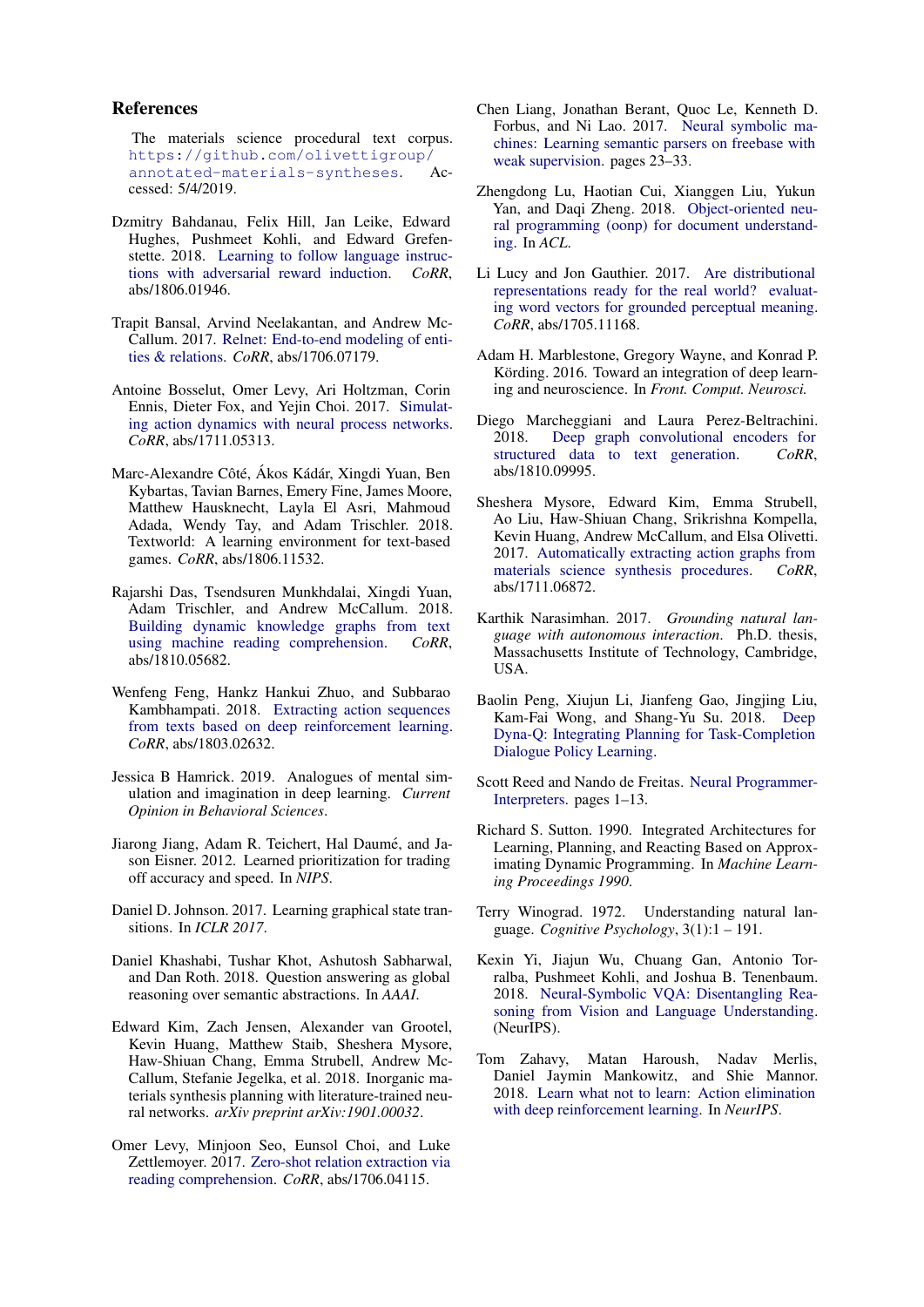## A Appendices

## <span id="page-6-0"></span>A.1 Entity & Relation Types

We have claimed that converting an annotation schema to a game for TEXTLABS was relatively straightforward. In this section, we provide details of the mapping between the Synthesis Project annotation schema of (denoted with "SP" in the tables) to the TEXTLABS implementation (denoted "TL"). A mapping between the central entity types is presented in Figure [5,](#page-7-0) as well as the TEXTLABS actions and representative corresponding relations in the schema. All current TEXTLABS entities and actions are shown here, though not all of the original entities and relations are listed. For the full mapping, refer to the project source repository.

## <span id="page-6-1"></span>A.2 Synthetic Action-Graphs

Figure [6](#page-8-0) displays sample representative generated quests for the various difficulty levels evaluated in Sec. [5,](#page-3-2) demonstrating the controllable complexity. As can be seen by comparison with the real text in Fig. [7](#page-9-0) (which is only one sentence), these graphs correspond to short real-world surfaces, where even the hardest could by covered by a 2-3 sentence-long procedure.

## <span id="page-6-2"></span>A.3 Action-Graphs from Real Annotated Graphs

We now provide further details on how the original Synthesis Project (SP) annotated graphs can be converted to a TEXTLABS action graph  $K$ . There are some minor differences between the formats, primarily in the handling of the SP "next-operation" relation. Rather than use a "next-operation" relation, we currently opt to explicitly model inputs/outputs to operations, as can be seen in Fig. [7.](#page-9-0) This is a natural abstraction away from the surface text enabled by the grounded environment, and helps in tracking which materials participated in each operation, which is useful information for later analysis. Also, as noted, we currently use a simplified mapping (for example, many descriptor annotations such "Amount-Unit", "Property-Misc", etc. are chunked together as generic descriptors). In Fig. [7](#page-9-0) we show  $K$  both in action graph and action sequence form to demonstrate the equivalence. Also, we note that the "next-operation" annotations in [MSP](#page-5-17) are currently just placeholders and not the true labels. For the purpose of demonstration, in Fig. [7](#page-9-0) we manually add the correct annotation to our example (center and bottom).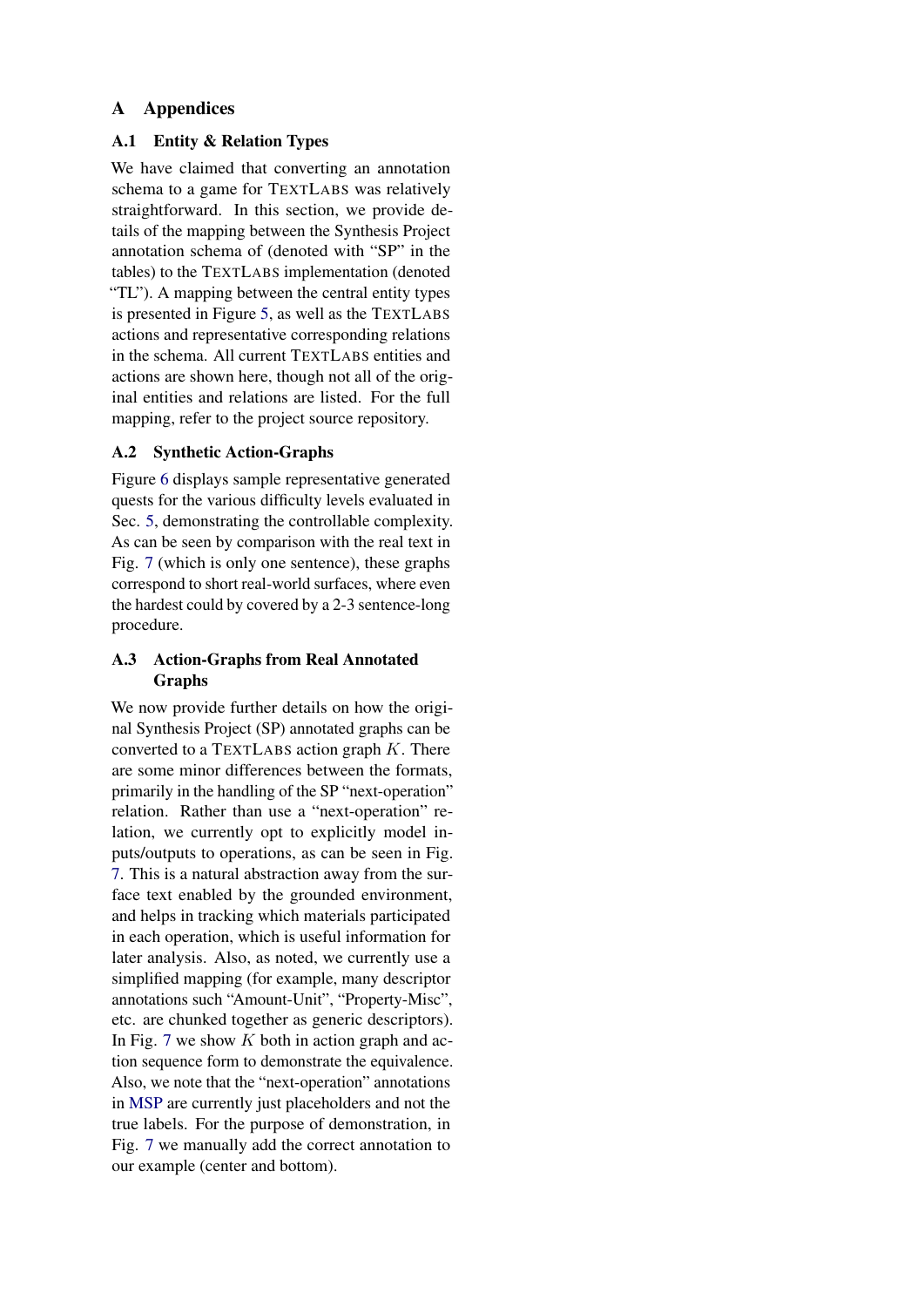<span id="page-7-0"></span>

| <b>Entity Type (SP)</b>   | <b>Entity Type (TL)</b>        | <b>Notes</b>                             |
|---------------------------|--------------------------------|------------------------------------------|
| Material                  | Material                       |                                          |
| Number                    | Descriptor                     |                                          |
| Operation                 | Operation                      |                                          |
| Amount-Unit               | Descriptor                     |                                          |
| Condition-Unit            | Operation-Descriptor           |                                          |
| Material-Descriptor       | Material-Descriptor            |                                          |
| Condition-Misc            | Operation-Descriptor           |                                          |
| Synthesis-Apparatus       | Synthesis-Apparatus            |                                          |
| Nonrecipe-Material        | Null                           | Currently ignored, not part of synthesis |
| <b>Brand</b>              | Descriptor                     |                                          |
| Apparatus-Descriptor      | Synthesis-Apparatus-Descriptor |                                          |
|                           | Mixture                        | Internal entity, represents a mixture    |
|                           |                                |                                          |
| <b>Relation Type (SP)</b> | <b>Action (TL)</b>             |                                          |
| Participant-Material      | input-assign                   |                                          |
| Apparatus-of              | locate                         |                                          |
| Recipe-Target             | obtain                         |                                          |
| Descriptor-of             | link-descriptor                |                                          |
|                           | run-op                         | Internal, used for simulating actions    |
|                           | take/drop/examine              | Native TextWorld actions on entities     |

Figure 5: Central entity/relation types from the Synthesis Project schema ("SP"), and the corresponding TEXT-LABS version ("TL").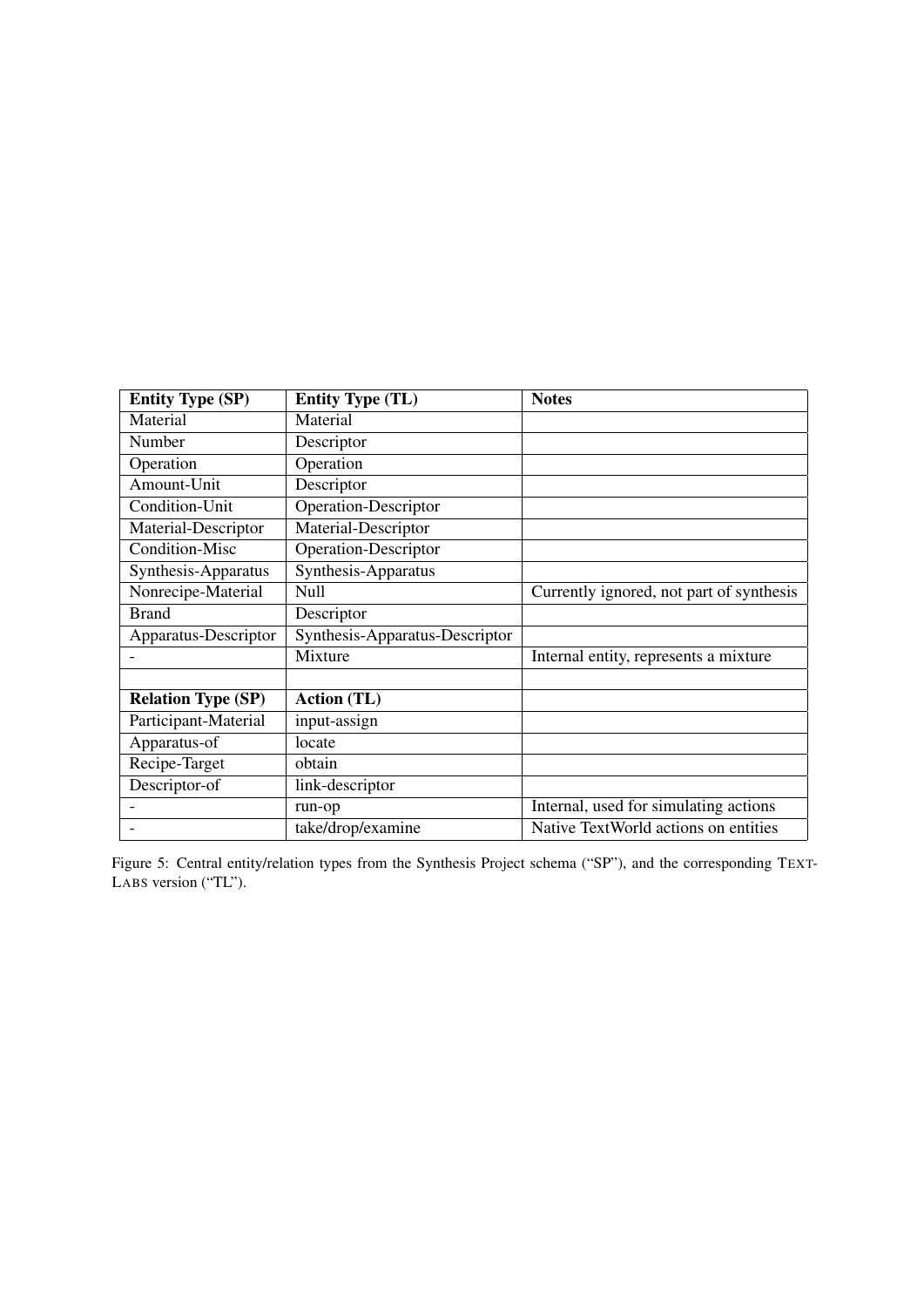<span id="page-8-0"></span>

Figure 6: Sample representative generated quests for various difficulty levels (listed in parentheses by each graph). Each edge corresponds to an action in the text-based game.